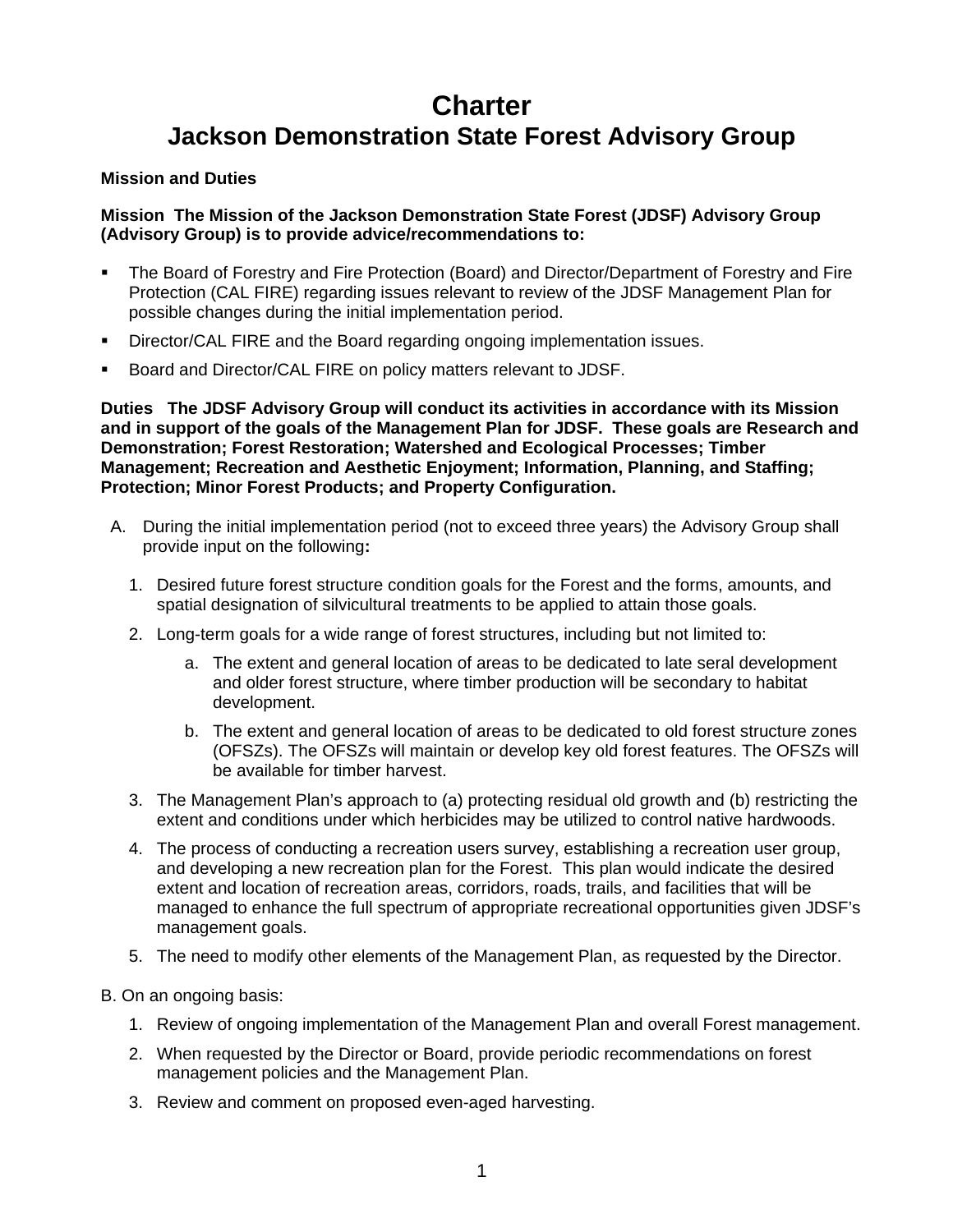Charter for the Jackson Demonstration State Forest Advisory Group

- 4. Provide advice to the Director, CAL FIRE staff, or the Board on other specific issues as determined by the Director, CAL FIRE staff, or the Board.
- C. JDSF Advisory Group responsibilities defined in the JDSF Forest Management Plan are hereby incorporated by reference.
- D. The JDSF Advisory Group will inform the Demonstration State Forest Advisory Group (DSFAG) on the effectiveness of the implementation of the JDSF Management Plan.

# **Completion of a Work Plan**

Upon establishment, the Advisory Group will develop a Work Plan. The first Work Plan will address the activities necessary to meet its obligations of the initial implementation period, which will last up to three-years. The Work Plan will be submitted to the Board and Director for approval. The plan will be reviewed at the end of each year of the three years and adjusted as necessary.

At the conclusion of the three-year period, the Advisory Group will commence an annual cycle of work planning to meet its mission of providing ongoing advice on JDSF. These plans will be submitted to the Board and Director for approval once adopted by the Advisory Group.

All work planning will be done with input and support from JDSF staff and, as needed, the Demonstration State Forest Advisory Group (DSFAG).

## **Membership Appointment and Composition**

Members are to be appointed by the Director and are subject to approval by the Board. Members do not "represent" particular interests; rather, they are to be chosen for knowledge and ability to represent the broad public interest. Members will be selected through an open solicitation and nomination process to be conducted by the Director. This process will include broad public notification of the opportunity to apply to be a member or to nominate others to serve.

The Advisory Group is composed of up to 14 members from categories such as the following:

- 1. Licensed Timber Operator
- 2. Registered Professional Forester
- 3. Wildlife Biologist
- 4. Fisheries Biologist
- 5. Botanist and/or Ecologist
- 6. Physical Scientist (e.g., hydrology or geology)
- 7. Small Private Forestland Owner
- 8. Industrial Forestland Owner
- 9. Forestry Researcher
- 10. Environmental Advocate
- 11. Recreation
- 12. Local Community
- 13. Conservation Advocate
- 14. Liaison to the Board.

The majority of members shall have a local or regional perspective. "Regional" is defined as a perspective from the California Redwood Region (Monterey County to Oregon). Local or regional perspective may be a matter of expertise, not residency. At least one-third of the members shall have a statewide perspective.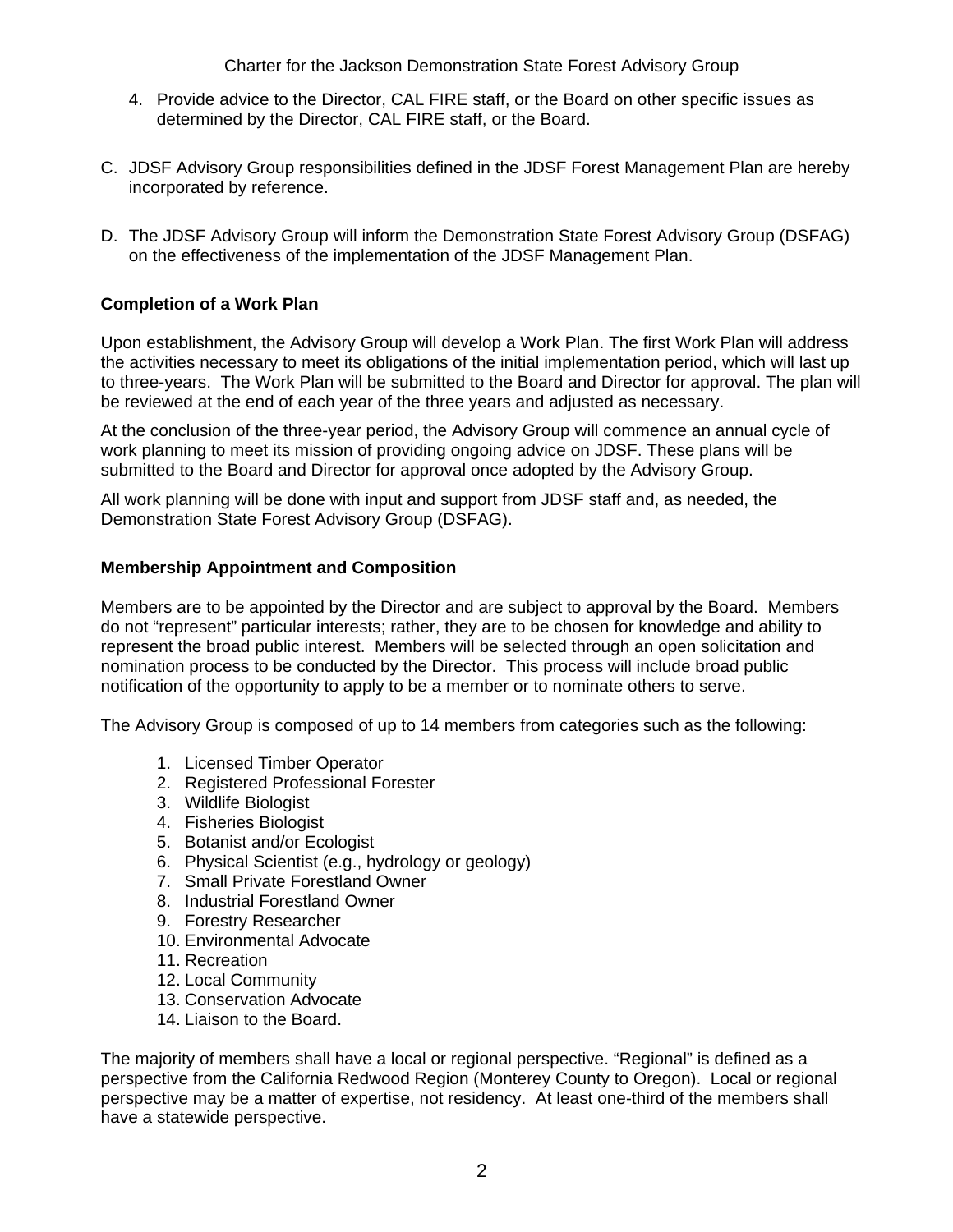At least one DSFAG member is to be included on the JDSF Advisory Group, filling one or more of the above areas of desired background.

# **Terms of Appointments**

**Terms for Initial Appointments** Continuity of JDSF Advisory Group membership will be critical during the up-to-three-year initial implementation period. Therefore, all members shall be appointed initially to either three- or four-year terms, with half of the members being appointed to three-year terms and half of the members being appointed to four-year terms. Members to be appointed to three-year terms and members to be appointed to four-year terms shall be at the discretion of the Director. All initial appointees will be asked to make a commitment of at least three years of service on the JDSF Advisory Group.

**Terms for Subsequent Appointments** After the close of the initial implementation period, appointments shall be for three-year terms. If a vacancy occurs before a member term expires, the appointment to fill that vacancy shall be for the rest of the regular term of that position.

**Adjustment of Terms to Achieve Reappointment or Replacement of One-Third of Members Each Year** When replacing or re-appointing the initial members of the JDSF Advisory Group, the Director may make a one-time adjustment of the length of the new term so as to eventually achieve an even cycle of replacing or reappointing one-third of the Advisory Group members each year.

## **Chairperson and Vice Chairperson**

The Director shall appoint a Chairperson from among the members of the Advisory Group.

The Vice Chairperson shall be selected by the JDSF Advisory Group from among its members. The Vice Chairperson shall chair meetings of the Advisory Group in the absence of the Chairperson.

# **Roles and Responsibilities**

- **JSDF Advisory Group** is a consensus-seeking group of individuals representing public interests in JDSF. Members are expected to reach out to the public about the JDSF management issues they are working to address.
- **Board of Forestry and Fire Protection**: Provides direction and oversight on policy matters. It shall designate a member of the Board or a staff member to serve as a liaison to the Advisory Group. Additionally it shall receive and comment on the Advisory Group's annual work plan as necessary.
- **CAL FIRE:** Provides fiscal, policy, and technical support for the Advisory Group's work, within staff and budget limits. CAL FIRE will provide a neutral facilitator for the Advisory Group during its first year of operation and beyond, as determined to be necessary based on the Advisory Group's evaluation of its needs. CAL FIRE will pay the reasonable and necessary travel costs of Advisory Group members, consistent with State travel reimbursement policies.
- **Director:** Provides direction and oversight; establishes agenda priorities; ensures that adequate resources are available to support the Advisory Group.
- **JDSF:** Provides the Advisory Group with staffing and subject-matter experts to plan and manage specific discussion items and conduct intense work on single subjects, within staff and budget limits.
- **Chairperson:** Leads the Advisory Group's meetings, keeping the Group on task and on time; serves as liaison to the Director, Board, and CAL FIRE staff. The Chairperson is responsible for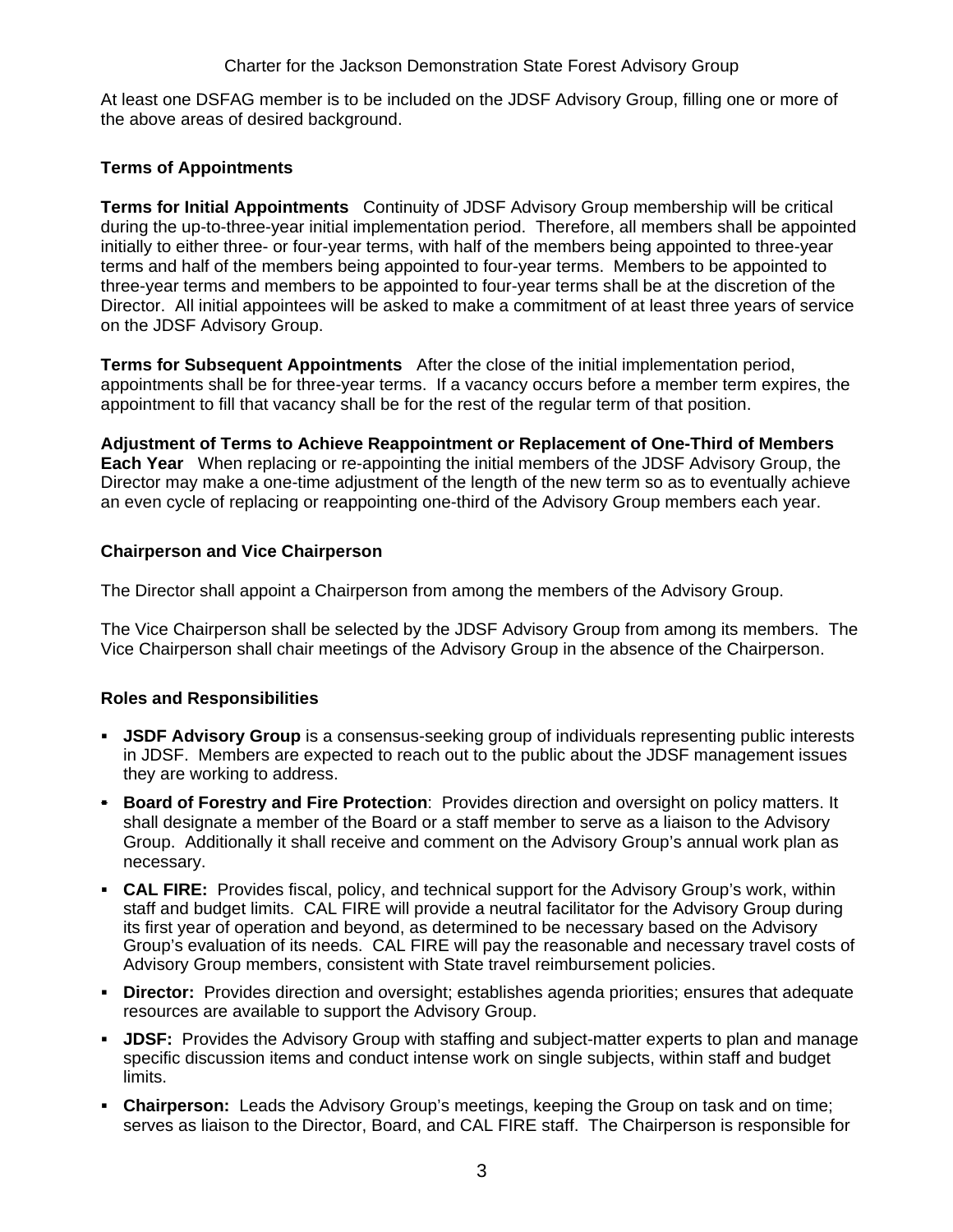Charter for the Jackson Demonstration State Forest Advisory Group

ensuring timely accomplisment of the Advisory Group's workplans. The Chairperson is responsible for assisting the Director and CAL FIRE staff in preparation of the meeting agendas and completion of follow-up actions.

- **Vice Chairperson**: Fulfills the role of Chairperson when the Chairperson is unavailable. Assists JDSF staff in preparation of the meeting agendas and follow-up actions.
- **DISFAG:** Upon the request of the Director, may provide the Advisory Group with recommendations based on a statewide Demonstration State Forest Program perspective. Upon the request of the Director, may meet to review and comment on JDSF issues if the Advisory Group is not available to do so.
- **Board Committee on Forestry Research:** Role to be defined once the committee is appointed.
- The relationship among the Advisory Group, the DSFAG, and the Board's Committee on Forestry Research will be one of coordination, collaboration, and information sharing.

#### **Sponsor and Staff**

**Executive Sponsor:** Assistant Deputy Director for Resource Protection and Improvement

**Program Manager:** JDSF Manager

**Project Manager:** JDSF staff member managing the Advisory Group logistics

#### **Decision Making**

**Consensus Seeking** The Advisory Group will operate as a consensus-seeking body.

To determine a degree of consensus, members will note their level of support for items as ranging, for example, from Unqualified Support, Strong Support, General Support, Qualified Support, to Fundamental Disagreement. Issues without a broad degree of support will not move forward as representing the views of the Advisory Group. The level of support for various items will be recorded.

If an item receives a level of Fundamental Disagreement, the group will be asked to continue working until it appears a resolution is not attainable, or move on to an area where more agreement is possible. When a resolution is not attainable, the members will note the nature of the disagreement and make a determination as to the best way to proceed in the particular issue area.

To the extent the group is able to provide a consensus based recommendation, the Director and the Board will give those recommendations the highest level of consideration. In the event consensus is not reached on any particular topic, the range of perspectives will be recorded and forwarded to the Director and the Board.

Where non-consensus recommendations or reports come forward from the Advisory Group, the Director and the Board will give full consideration to the range of perspectives expressed by the Advisory Group members and make their decisions based on the discretion and direction provided in statute and Board Policy.

All members must be fully advised of decisions made in their absence.

**Minor and Major Decisions** Not all decisions will have the same level of impact. Simple voting may be adopted for procedural or non-policy matters.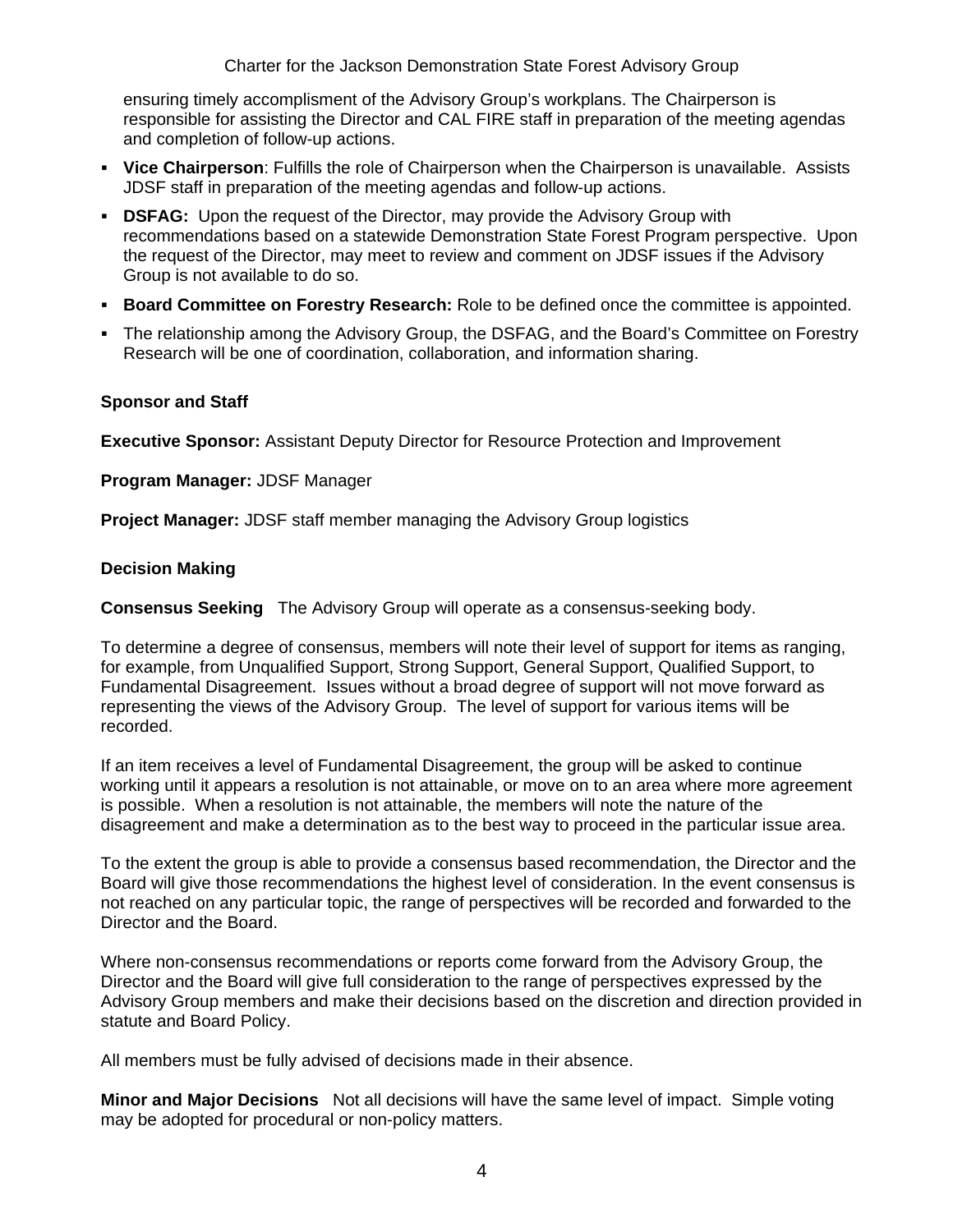**Select Decision Process in Advance** Proposals for action should include the decision process to be used in considering the item.

Members are expected to always contribute their best personal thinking and act in the overall public interest, regardless of the initial positions of their communities of interest. Collaboration cannot be effective unless all parties are open to modifying their initial positions.

## **Advisory Group Member Conduct**

Members must be able to allocate time and resources to Advisory Group activities. Attendance and participation are important to the continuity of the Group.

Should a conflict of interest arise for a member on a particular matter before the Advisory Group, that member shall recuse him/herself from discussion and action on that matter.

#### **Attendance**

**RSVP** Members should advise the project manager and Chairperson if unable to attend a meeting. Members not in attendance can and should provide comment and input on agenda items to the Chairperson or the entire Advisory group prior to the meeting.

**Extended or Frequent Absence** If a member is unable to actively participate during the term of appointment, the Chairperson or the Sponsor will ask him/her to reassess his/her ability to be an active member and may recommend replacement to the Director. The Advisory Group as a whole will decide whether a member should be replaced due to absences.

**Quorum** A quorum is one person more than ½ of the current sitting Advisory Group membership. In general the Advisory Group will not engage in voting, but will follow a consensus-seeking process.

# **Advisory Group Committees**

Standing committees may be formed by consensus of the Advisory Group.

The Advisory Group may also form work groups or committees for topic-specific issues. Such committees will operate with well-defined scopes and specific start and end dates. The Advisory Group may invite non-members who may provide technical expertise to the discussion.

#### **Consultation**

When additional expertise is advisable to assist the Advisory Group in its deliberations, agencies such as Regional or State Water Quality Boards, Department of Fish & Game, California Geologic Survey, NOAA Fisheries, U.S. Fish & Wildlife Service, USDA Forest Service, professional organizations, and educational or research institutions shall be invited to participate in the discussion or in consultation. CAL FIRE will make these requests on behalf of the Advisory Group.

#### **Meetings and the Public**

The Department is responsible for providing public notification of Advisory Group meetings. All meetings shall be noticed at least 10 days in advance by sending an announcement of the upcoming meeting to all those who request to be notified of Advisory Group meetings. An announcement also will be made to local newspapers in Ukiah, Willits, Mendocino, and Fort Bragg. All meetings shall be open to the public and shall contain a section devoted to input from the public. The Chairperson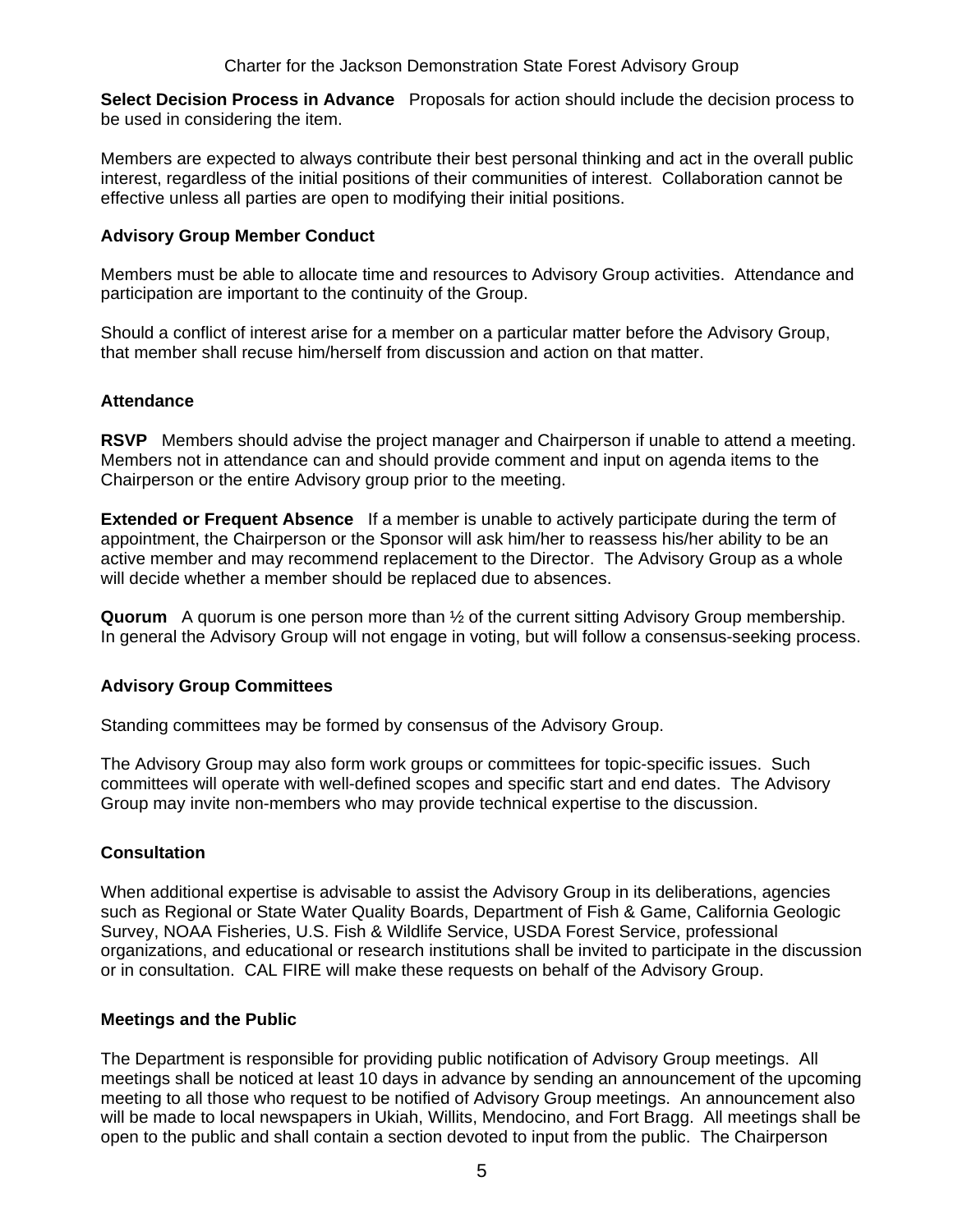Charter for the Jackson Demonstration State Forest Advisory Group

may require that individuals and groups wishing to address the Advisory Group sign up at the beginning of the meeting. Individual presentations may be limited by the Chairperson. The Chairperson may limit the total amount of time devoted to the public comment section. Additionally, the Chairperson may elect to solicit public opinion during other agenda items.

#### **Minutes**

Draft minutes of the Advisory Group meetings shall be reviewed, corrected if needed, and approved by the Group before distribution to the public. CAL FIRE will be responsible for taking minutes, revising them as requested by the Advisory Group, maintaining the minutes, distributing the minutes to the public, and maintaining the minutes, including posting them in a timely manner to the Advisory Group website.

## **Standing Ground Rules**

- **Professional conduct of Advisory Group member is expected, as exemplified by the following suggestions:** 
	- o **Use Common Conversational Courtesy:** Use appropriate language, do not interrupt; do not engage in third party discussions, etc.
	- o **Humor Is Welcome and Important, but** humor should never be at someone else's expense.
	- o **All Ideas and Points Have Value:** You may hear something you do not agree with. Please remember that the purpose of the forum is to share ideas. All ideas have value in this setting. You are not required to defend or promote your perspective, but you are asked to share it. If you believe another approach is better, offer it as a constructive alternative. Be cautious of ascribing motives to others.
	- o **50-Mile Rule:** Most of the participants have demanding responsibilities outside of the meeting room. We ask for your attention during the full meeting. Please turn cell phones, or any other communication item with an on/off switch to "silent." Ask those who would contact you to use the "50 mile rule." That is, if you didn't have a cell phone or pager, would they drive 50 miles to come get you in person?
	- o Members shall not make commitments they do not intend to follow through on.
	- $\circ$  Members shall act consistently in the Advisory Group and other forums where similar issues are being discussed, including with the press.
	- o Members agree to provide requested information to other members or explain the reason why not.
- **Ground rules may be set or modified by the Advisory Group.**